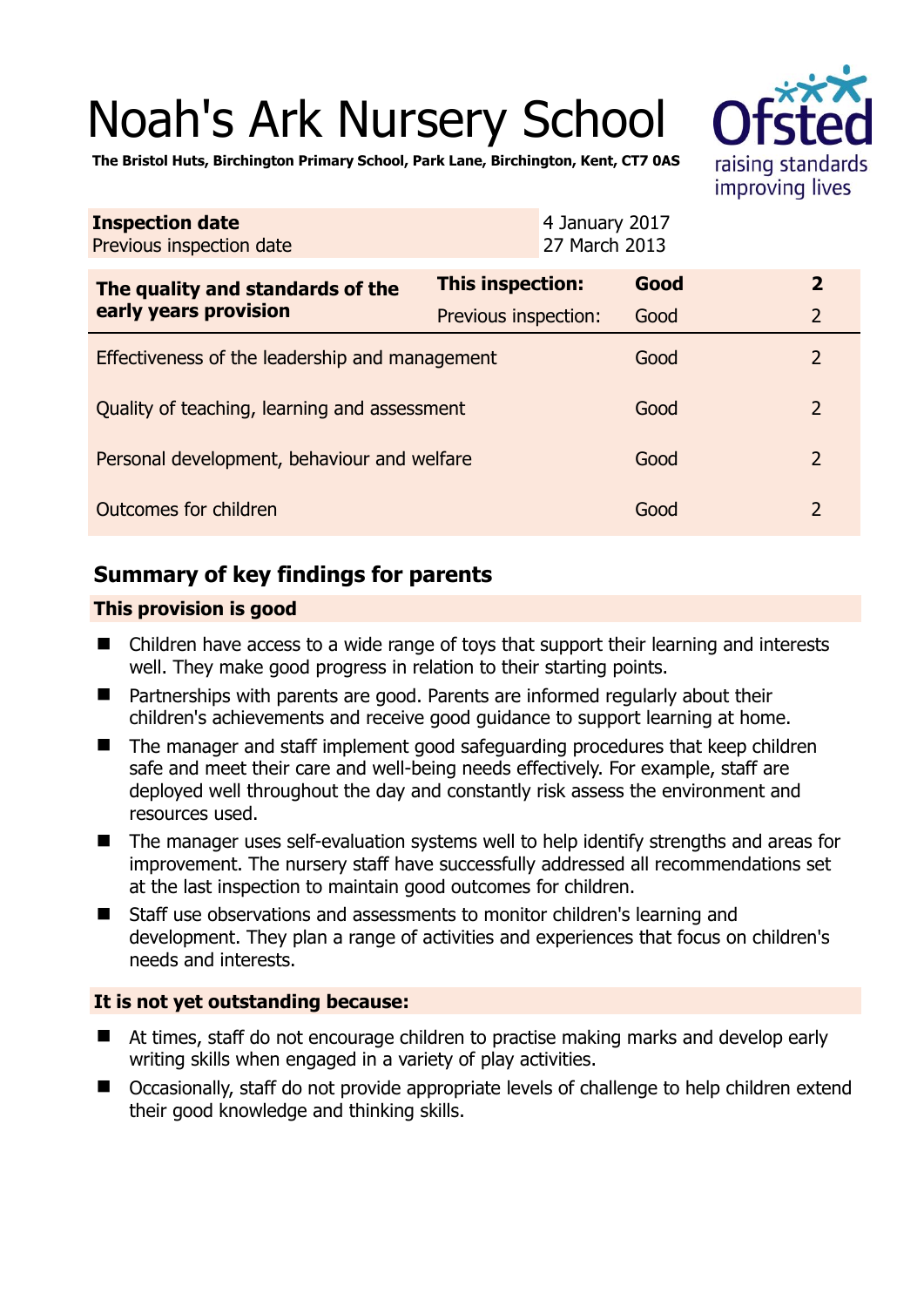## **What the setting needs to do to improve further**

#### **To further improve the quality of the early years provision the provider should:**

- $\blacksquare$  review and improve the range of opportunities offered that enable children to explore as they make marks and extend early writing skills in all areas of their play
- support staff further to improve their skills and knowledge to ensure they fully extend and challenge children's learning.

#### **Inspection activities**

- The inspector sampled a range of documentation, including risk assessments, children's assessment records, and policies and procedures.
- The inspector carried out a joint observation with the manager.
- The inspector observed staff and spoke to them at appropriate times throughout the inspection.
- The inspector spoke to parents and carers about their views on the service they receive.
- The inspector talked to the manager about the nursery and discussed plans in place to move the practice forward to improve outcomes for children.

#### **Inspector**

Sara Garrity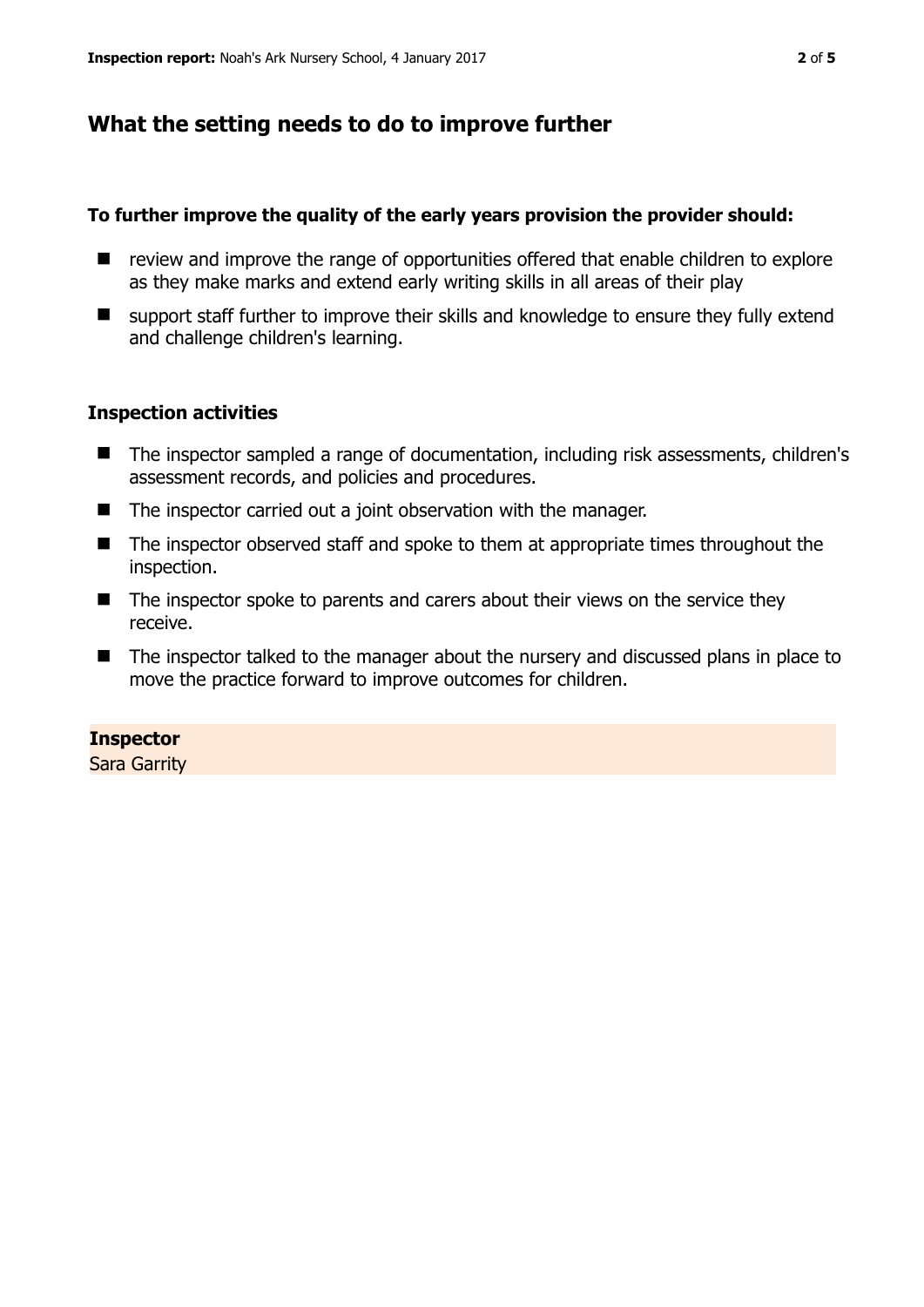## **Inspection findings**

#### **Effectiveness of the leadership and management is good**

Safeguarding is effective. The manager fully understands child protection issues and the procedures to follow if they have any concerns regarding children's welfare. Strong recruitment procedures ensure staff are suitably checked before they work with children. The manager follows thorough induction procedures to ensure that new staff and those taking on new roles are assisted fully. All staff have regular training opportunities and oneto-one support meetings to help develop their practice. The manager monitors and tracks children's development and progress to help identify any gaps in learning for staff to address. Good use is made of additional funding to improve outcomes for all children. The manager has strong links with other early years professionals to provide a continuity of care and learning. For example, children have regular opportunities to use the school facilities on site to become familiar with the environment and meet staff.

#### **Quality of teaching, learning and assessment is good**

Children have plenty of opportunities to choose what they want to do. They develop good mathematical skills. For instance, staff count with them, introduce simple addition and compare the size of towers as children play. Children make strong progress in their speech development. For example, staff use commentary and repeat new words to help extend their vocabulary. Children benefit from engaging in a wide variety of experiences to expand their interest in the world around them. For example, they use public transport and enjoy trips to parks and attractions to gain a good awareness of their community.

#### **Personal development, behaviour and welfare are good**

Children build strong bonds with all staff, who follow secure settling-in procedures that support children's emotional well-being. Lunchtimes are social occasions where all children come together to eat their packed lunches. Staff support any special dietary requirements and teach children about healthy lifestyles. Children benefit from daily opportunities to practise their physical skills, such as climbing and riding on bikes to develop their coordination and muscle strength. Staff are positive role models for children, for instance they give children clear, positive instructions so that they understand expectations of behaviour. Children's behaviour is appropriate for their age.

#### **Outcomes for children are good**

Children make good progress in their learning and development. They develop the skills they need for their future learning and eventual move to school. For example, they listen and join in activities at group time. Children are sociable, confident and independent. For instance, most children can manage to put on their coats and are happy to talk to others and express their needs. Children learn to respect and value people's differences.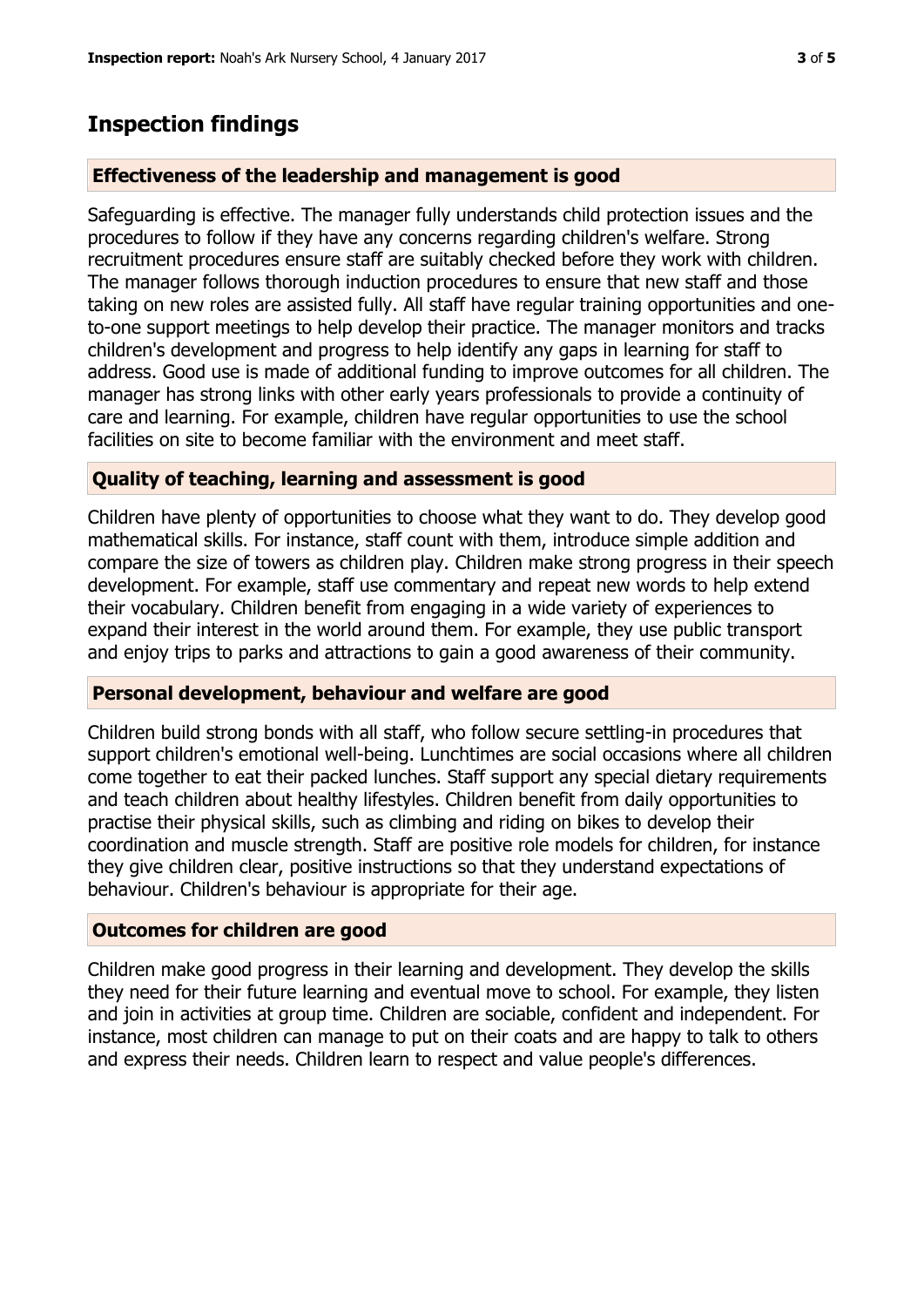## **Setting details**

| Unique reference number                             | 127411                                                                               |  |
|-----------------------------------------------------|--------------------------------------------------------------------------------------|--|
| <b>Local authority</b>                              | Kent                                                                                 |  |
| <b>Inspection number</b>                            | 1061328                                                                              |  |
| <b>Type of provision</b>                            | Full-time provision                                                                  |  |
| Day care type                                       | Childcare - Non-Domestic                                                             |  |
| <b>Registers</b>                                    | Early Years Register, Compulsory Childcare<br>Register, Voluntary Childcare Register |  |
| Age range of children                               | $1 - 8$                                                                              |  |
| <b>Total number of places</b>                       | 41                                                                                   |  |
| Number of children on roll                          | 101                                                                                  |  |
| Name of registered person                           | Jacqueline Alice Mary Marsh                                                          |  |
| <b>Registered person unique</b><br>reference number | RP511902                                                                             |  |
| <b>Date of previous inspection</b>                  | 27 March 2013                                                                        |  |
| <b>Telephone number</b>                             | 01843 843135                                                                         |  |

Noah's Ark Nursery School registered in 1994. It operates in the grounds of Birchington Primary School, in Birchington, Kent. The nursery is open each weekday from 8am to 6pm, generally during term time only. It offers before and after school sessions and a holiday club for children aged up to 11 years. The provider receives funding to provide free early education for children aged two, three and four years. The nursery employs 17 staff; of these, 13 hold a relevant childcare qualification at level 2 or above.

This inspection was carried out by Ofsted under sections 49 and 50 of the Childcare Act 2006 on the quality and standards of provision that is registered on the Early Years Register. The registered person must ensure that this provision complies with the statutory framework for children's learning, development and care, known as the early years foundation stage.

Any complaints about the inspection or the report should be made following the procedures set out in the guidance 'Complaints procedure: raising concerns and making complaints about Ofsted', which is available from Ofsted's website: www.gov.uk/government/organisations/ofsted. If you would like Ofsted to send you a copy of the guidance, please telephone 0300 123 4234, or email enquiries@ofsted.gov.uk.